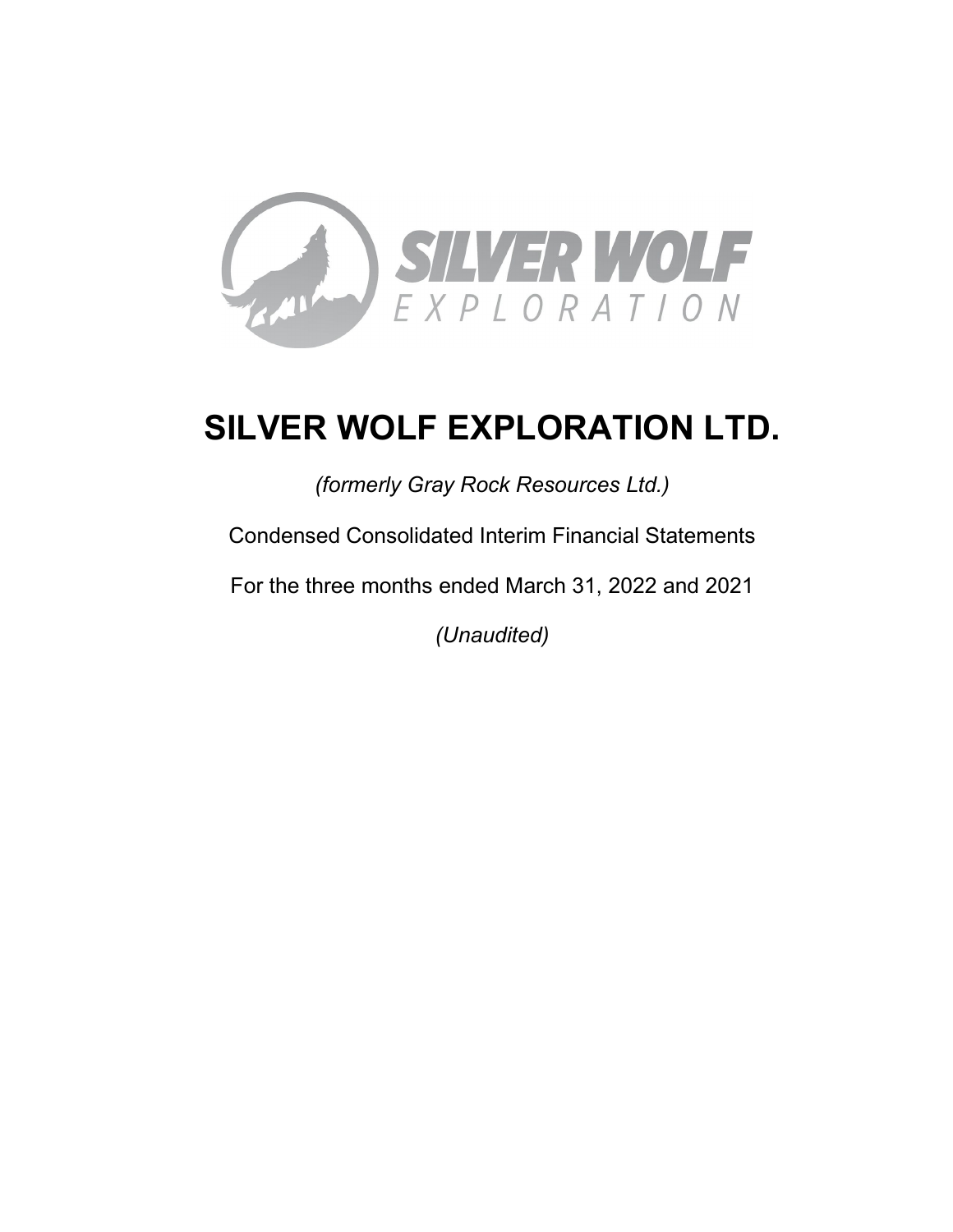# **MANAGEMENT'S RESPONSIBILITY FOR FINANCIAL REPORTING**

The condensed consolidated interim financial statements of Silver Wolf Exploration Ltd. (the "Company") are the responsibility of the Company's management. The condensed consolidated interim financial statements are prepared in accordance with International Financial Reporting Standards as issued by the International Accounting Standards Board, and reflect management's best estimates and judgment based on information currently available.

Management has developed and is maintaining a system of internal controls to ensure that the Company's assets are safeguarded, transactions are authorized and properly recorded and financial information is reliable.

The Board of Directors is responsible for ensuring management fulfills its responsibilities, and reviews the results of the audit and reviews the condensed consolidated interim financial statements prior to their approval.

The condensed consolidated interim financial statements as at March 31, 2022, and for the periods ended March 31, 2022 and 2021, have not been reviewed or audited by the Company's independent auditors.

May 30, 2022 May 30, 2022

*"David Wolfin" "Nathan Harte"*

David Wolfin Nathan Harte, CPA Chief Financial Officer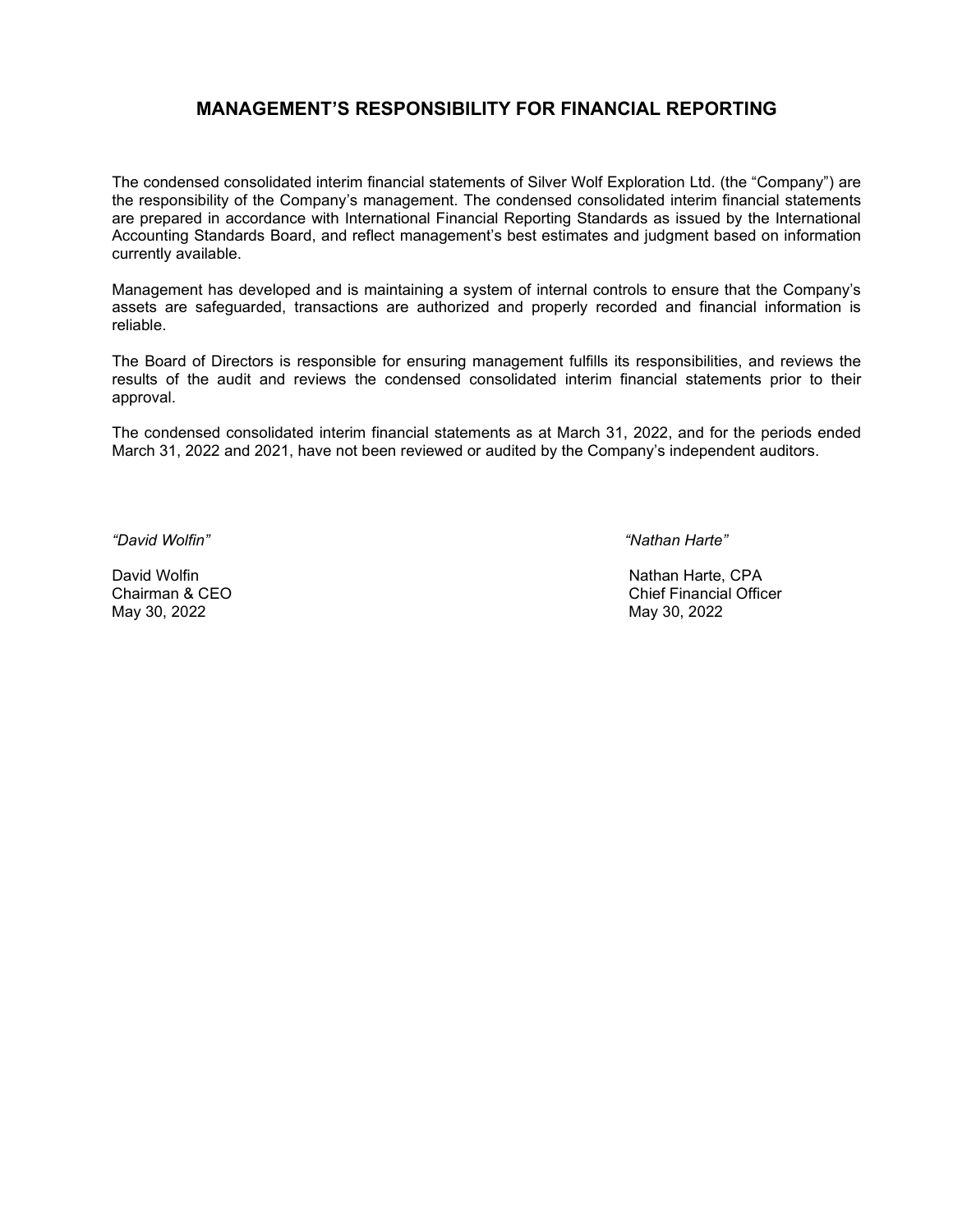# **Silver Wolf Exploration Ltd. Condensed Consolidated Interim Statements of Financial Position Expressed in Canadian Dollars**

|                                            | <b>Note</b>    | March 31,<br>2022<br>(Unaudited) |             | December 31,<br>2021 |
|--------------------------------------------|----------------|----------------------------------|-------------|----------------------|
| <b>ASSETS</b>                              |                |                                  |             |                      |
| <b>Current Assets</b>                      |                |                                  |             |                      |
| Cash                                       |                | \$                               | 110,733     | \$<br>364,784        |
| Sales taxes receivables and other          |                |                                  | 93,354      | 58,356               |
|                                            |                |                                  | 204,087     | 423,140              |
| <b>Non-Current Assets</b>                  |                |                                  |             |                      |
| Investments                                | 4              |                                  | 30,710      | 47,500               |
| Exploration and evaluation assets          | 5              |                                  | 983,426     | 784,713              |
| Property and equipment                     | 6              |                                  | 88,856      | 93,422               |
| <b>Reclamation deposit</b>                 | 8              |                                  | 3,000       | 3,000                |
| <b>TOTAL ASSETS</b>                        |                | \$                               | 1,310,079   | \$<br>1,351,775      |
|                                            |                |                                  |             |                      |
| <b>LIABILITIES</b>                         |                |                                  |             |                      |
| <b>Current Liabilities</b>                 |                |                                  |             |                      |
| Trade and other payables                   |                | \$                               | 96,825      | \$<br>177,082        |
| Current portion of lease liability         | $\overline{7}$ |                                  | 22,004      | 21,304               |
| Due to related parties                     | 10             |                                  | 133,650     | 78,859               |
|                                            |                |                                  | 252,479     | 277,245              |
| <b>Non-Current Liabilities</b>             |                |                                  |             |                      |
| Lease liability                            | $\overline{7}$ |                                  | 56,065      | 61,819               |
| Site restoration obligation                |                |                                  | 3,000       | 3,000                |
|                                            |                |                                  | 311,544     | 342,064              |
| <b>SHAREHOLDERS' EQUITY</b>                |                |                                  |             |                      |
| Share capital                              | 9              |                                  | 6,105,144   | 6,065,144            |
| Contributed surplus                        |                |                                  | 517,142     | 591,542              |
| Accumulated other comprehensive income     |                |                                  | (184, 528)  | (545, 831)           |
| <b>Deficit</b>                             |                |                                  | (5,439,223) | (5, 101, 144)        |
|                                            |                |                                  | 998,535     | 1,009,711            |
|                                            |                |                                  |             |                      |
| TOTAL LIABILITIES AND SHAREHOLDERS' EQUITY |                | \$                               | 1,310,079   | \$<br>1,351,775      |

Note 1 – Nature of Operations and Going Concern

Note 12 – Subsequent Event

These condensed consolidated interim financial statements are authorized for issue by the Board of Directors on May 30, 2022:

| David Wolfin" |
|---------------|
|---------------|

"David Wolfin" **Director** "Stephen Williams" **Director**

*The accompanying notes are an integral part of the condensed consolidated interim financial statements*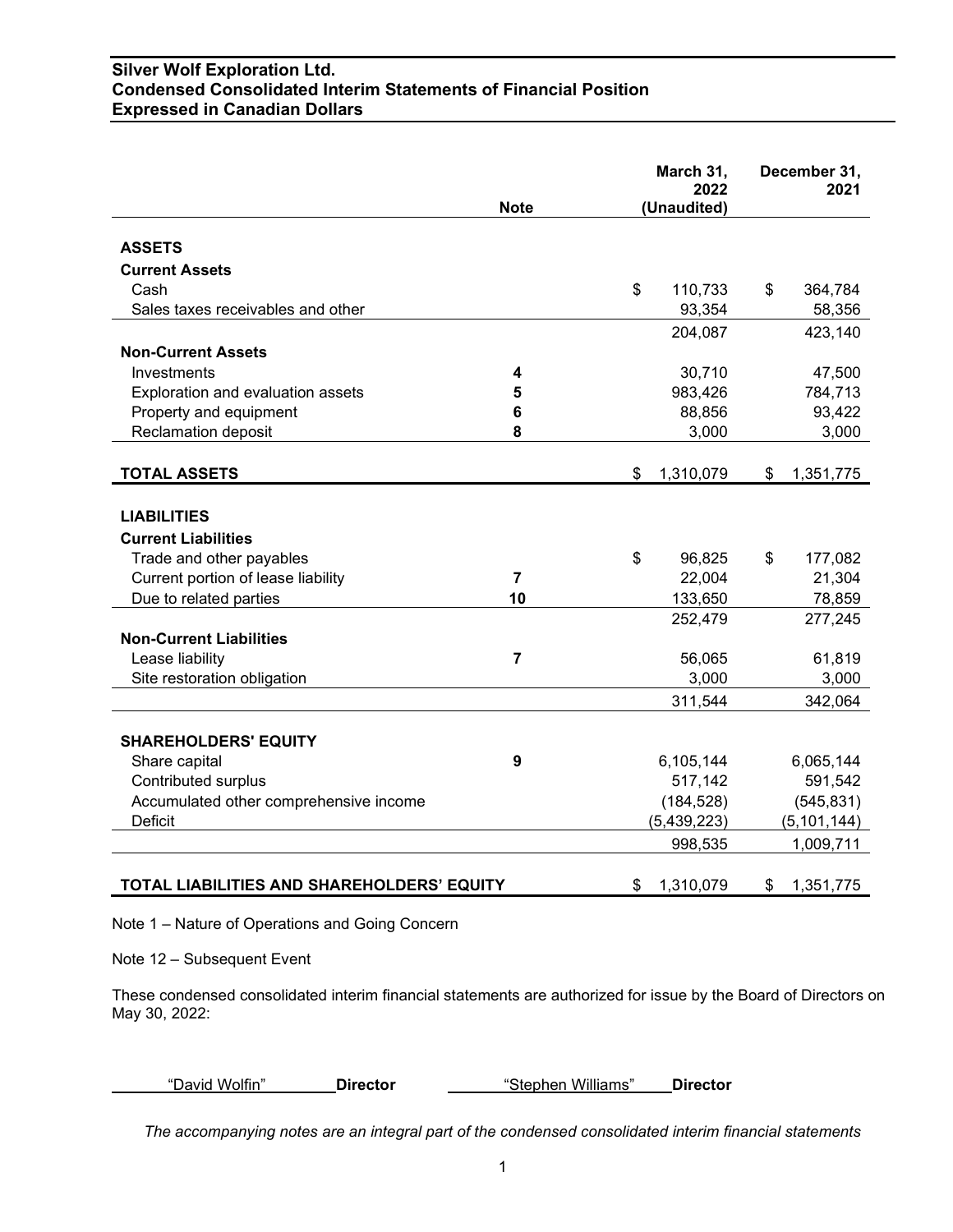# **Silver Wolf Exploration Ltd. Condensed Consolidated Interim Statements of Operations and Comprehensive Loss Expressed in Canadian Dollars**

|                                                                |             | For the three months ended |            |    |            |
|----------------------------------------------------------------|-------------|----------------------------|------------|----|------------|
|                                                                |             |                            | March 31,  |    | March 31,  |
|                                                                | <b>Note</b> |                            | 2022       |    | 2021       |
| <b>General and Administrative Expenses</b>                     |             |                            |            |    |            |
| Administrative benefits and salaries                           |             | \$                         | 33,310     | \$ | 19,800     |
| Automobile                                                     |             |                            | 549        |    | 869        |
| <b>Consulting fees</b>                                         |             |                            | 9,308      |    | 11,750     |
|                                                                |             |                            |            |    |            |
| Depreciation                                                   |             |                            | 3,896      |    | 2,690      |
| Foreign exchange (gain) loss                                   |             |                            | (1,044)    |    | 20         |
| Interest and bank charges                                      |             |                            | 2,703      |    | 652        |
| Listing and filing fees                                        |             |                            | 8,875      |    | 39,741     |
| Office and miscellaneous                                       |             |                            | 21,449     |    | 10,151     |
| Professional fees                                              |             |                            | (6,778)    |    | 18,003     |
| Share-based compensation                                       |             |                            | 242,400    |    | 158,400    |
| Shareholder information                                        |             |                            | 4,661      |    | 871        |
| Transfer agent fees                                            |             |                            | 2,630      |    | 2,481      |
| <b>Net Loss For the Period</b>                                 |             |                            | (321, 959) |    | (265, 428) |
|                                                                |             |                            |            |    |            |
| <b>Other Comprehensive Loss</b>                                |             |                            |            |    |            |
| Items that may be reclassified subsequently to income or loss: |             |                            |            |    |            |
| Unrealized gain (loss) on investments                          | 4           |                            | 28,610     |    | (4,750)    |
| Reclassification of accumulated loss on investment sold        | 4           |                            | (332, 920) |    |            |
| Currency translation differences                               |             |                            | (227)      |    | 13         |
|                                                                |             |                            |            |    |            |
| <b>Total Comprehensive Loss</b>                                |             | \$                         | (626, 496) | \$ | (270, 165) |
| <b>Basic and Diluted Loss per Share</b>                        |             | \$                         | (0.01)     | \$ | (0.01)     |
|                                                                |             |                            |            |    |            |
| <b>Weighted Average Number of Shares Outstanding</b>           |             |                            | 31,012,655 |    | 25,424,921 |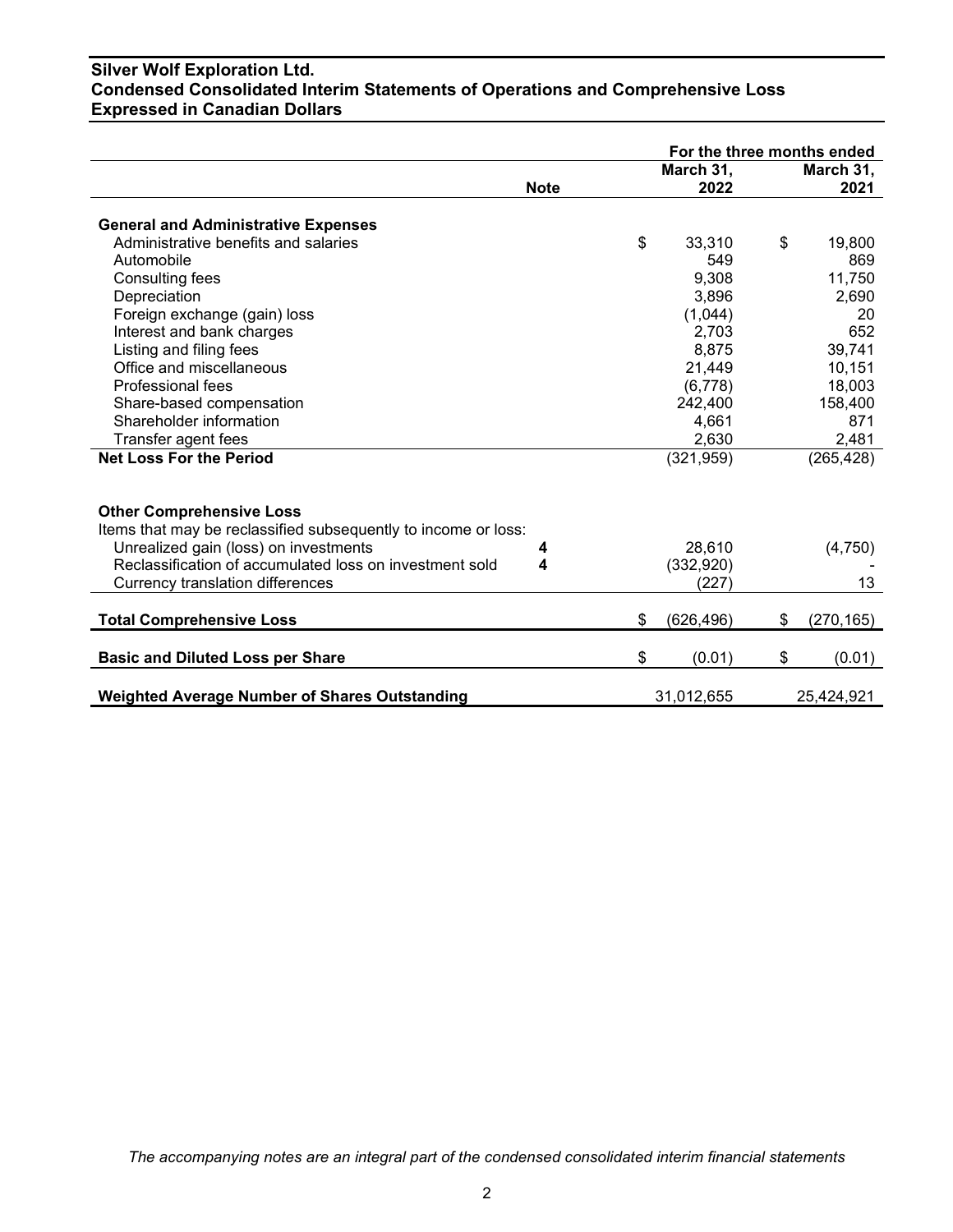# **Silver Wolf Exploration Ltd. Condensed Consolidated Interim Statements of Changes in Equity Expressed in Canadian Dollars**

|                                                                                           | <b>Note</b> | Number of<br><b>Common Shares</b> |      | <b>Share Capital</b> |    | <b>Contributed</b><br><b>Surplus</b> |     | Accumulated<br><b>Deficit</b> |      | <b>Accumulated Other</b><br>Comprehensive<br>Income |      | <b>Total Equity</b> |
|-------------------------------------------------------------------------------------------|-------------|-----------------------------------|------|----------------------|----|--------------------------------------|-----|-------------------------------|------|-----------------------------------------------------|------|---------------------|
| Balance, January 1, 2021                                                                  |             | 23,912,048                        | - \$ | 4,611,274            | S  | 369.092                              | - 5 | (4, 177, 498)                 | - \$ | (509, 202)                                          | - \$ | 320,666             |
| Common shares issued for cash                                                             |             | 5,000,000                         |      | 1,000,000            |    |                                      |     |                               |      |                                                     |      | 1,000,000           |
| Issuance of shares for Option Agreement<br>Issuance of share purchase warrants for Option |             | 131,718                           |      | 51,370               |    |                                      |     |                               |      |                                                     |      | 51,370              |
| Agreement                                                                                 |             |                                   |      |                      |    | 96,000                               |     |                               |      |                                                     |      | 96,000              |
| Exercise of warrants                                                                      |             | 100,000                           |      | 10,000               |    |                                      |     |                               |      |                                                     |      | 10,000              |
| Share-based compensation                                                                  |             |                                   |      |                      |    | 158,400                              |     |                               |      |                                                     |      | 158,400             |
| Net loss for the period                                                                   |             |                                   |      |                      |    |                                      |     | (265, 428)                    |      | $\blacksquare$                                      |      | (265, 428)          |
| Other comprehensive income for the period                                                 |             |                                   |      |                      |    |                                      |     |                               |      | (4,737)                                             |      | (4, 737)            |
| Balance, March 31, 2021                                                                   |             | 29, 143, 766                      | \$   | 5,672,644            |    | 650,492                              | \$  | (4, 442, 926)                 | \$   | (513, 939)                                          | - \$ | 1,366,271           |
|                                                                                           |             |                                   |      |                      |    |                                      |     |                               |      |                                                     |      |                     |
| Balance, January 1, 2022                                                                  |             | 30,998,766                        | \$   | 6,065,144            |    | 591,542                              | \$  | (5, 101, 144)                 | \$   | $(545, 831)$ \$                                     |      | 1,009,711           |
| Issuance of shares for Option Agreement                                                   | 5, 9        | 250,000                           |      | 40,000               |    |                                      |     |                               |      |                                                     |      | 40.000              |
| Share-based compensation                                                                  |             |                                   |      |                      |    | 242,400                              |     |                               |      |                                                     |      | 242,400             |
| Stock options cancelled or expired                                                        |             |                                   |      |                      |    | (316, 800)                           |     | 316,800                       |      |                                                     |      |                     |
| Net loss for the period<br>Reclassification of accumulated losses on                      |             |                                   |      |                      |    |                                      |     | (321, 959)                    |      |                                                     |      | (321, 959)          |
| investments sold                                                                          | 4           |                                   |      |                      |    |                                      |     | (332, 920)                    |      | 332,920                                             |      |                     |
| Other comprehensive income for the period                                                 |             |                                   |      |                      |    |                                      |     |                               |      | 28,383                                              |      | 28,383              |
| Balance, March 31, 2022                                                                   |             | 31,248,766                        | \$   | 6,105,144            | \$ | 517,142                              | \$  | (5, 439, 223)                 | \$   | $(184, 528)$ \$                                     |      | 998,535             |

*The accompanying notes are an integral part of the condensed consolidated interim financial statements*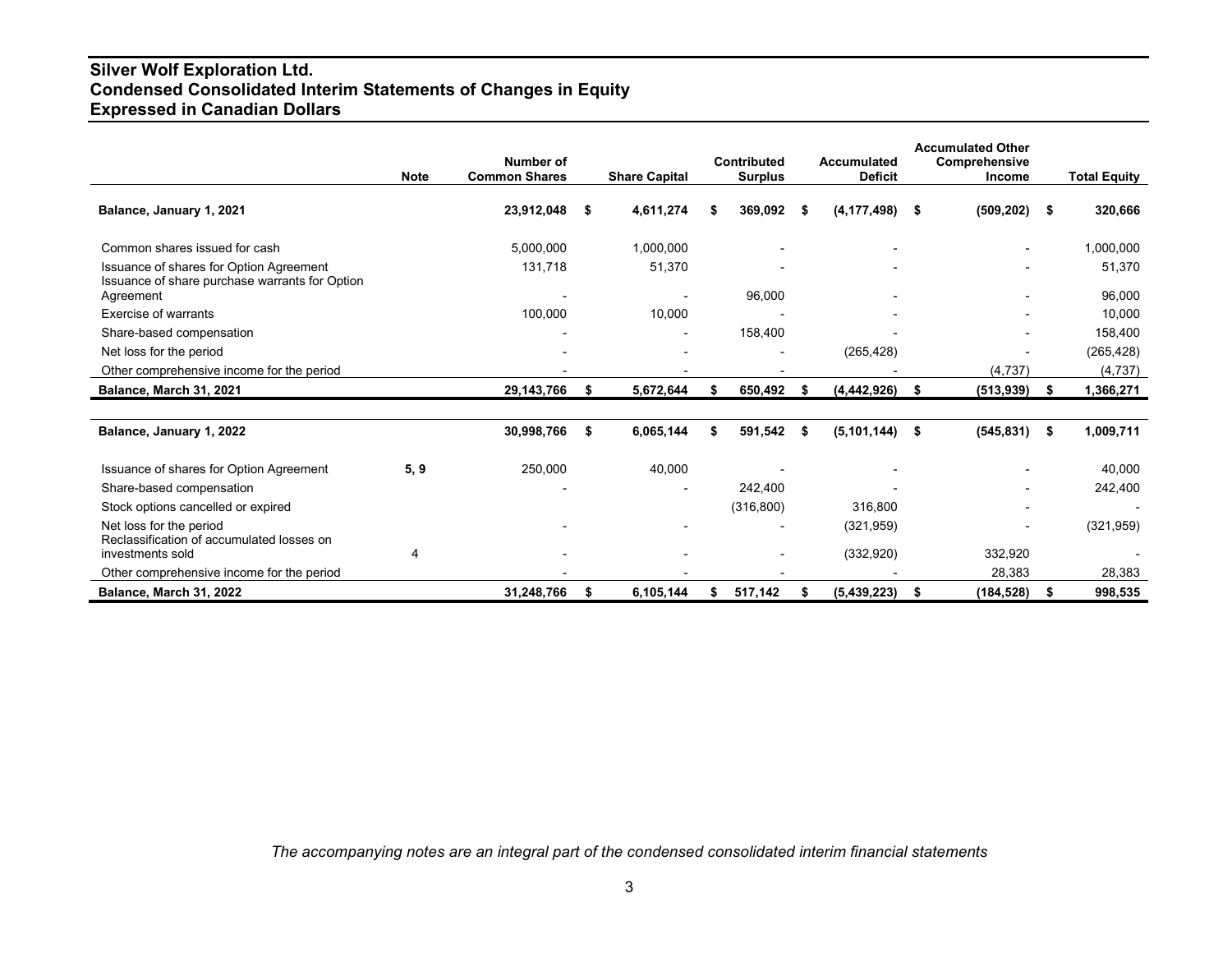# **Silver Wolf Exploration Ltd. Condensed Consolidated Interim Statements of Cash Flows Expressed in Canadian Dollars**

|                                                            | For the three months ended March 31, |            |    |            |
|------------------------------------------------------------|--------------------------------------|------------|----|------------|
|                                                            |                                      | 2022       |    | 2021       |
|                                                            |                                      |            |    |            |
| Cash provided by (used in):<br><b>Operating Activities</b> |                                      |            |    |            |
| Net Loss                                                   |                                      |            |    |            |
|                                                            | \$                                   | (321, 959) | \$ | (265, 428) |
| Items not involving cash in the period                     |                                      |            |    |            |
| Share-based compensation                                   |                                      | 242,400    |    | 158,400    |
| Interest charges                                           |                                      | 2,369      |    | 1,672      |
| Depreciation                                               |                                      | 3,896      |    | 2,690      |
| Foreign exchange movements                                 |                                      | (10, 167)  |    |            |
| Changes in non-cash working capital items:                 |                                      |            |    |            |
| Sales taxes recoverable and other                          |                                      | (34,998)   |    | (7,001)    |
| Trade and other payables                                   |                                      | (80, 257)  |    | 22,216     |
| Due to related parties                                     |                                      | 64,731     |    | 39,439     |
|                                                            |                                      | (133, 985) |    | (48, 012)  |
|                                                            |                                      |            |    |            |
| <b>Financing Activities</b>                                |                                      |            |    |            |
| Issuance of common shares for cash, net                    |                                      |            |    | 1,000,000  |
| Issuance of common shares for mineral property             |                                      |            |    | 147,370    |
| Issuance of common shares on exercise of warrants          |                                      |            |    | 10,000     |
| Finance lease payments                                     |                                      | (7, 423)   |    | (4, 165)   |
|                                                            |                                      | (7, 423)   |    | 1,153,205  |
| <b>Investing Activities</b>                                |                                      |            |    |            |
| Proceeds from disposition of investments                   |                                      | 45,400     |    |            |
| Additions to machinery and equipment                       |                                      | 670        |    | (1,535)    |
| Exploration and evaluation expenditures                    |                                      | (158, 713) |    | (176, 759) |
|                                                            |                                      | (112, 643) |    | (178,294)  |
|                                                            |                                      |            |    |            |
| <b>Change in Cash</b>                                      |                                      | (254, 051) |    | 926,899    |
| <b>Cash, Beginning of Period</b>                           |                                      | 364,784    |    | 26,027     |
| <b>Cash, End of Period</b>                                 | \$                                   | 110,733    | \$ | 952,926    |
|                                                            |                                      |            |    |            |
| <b>Supplementary Disclosure of Cash Flow Information</b>   |                                      |            |    |            |
| Shares issued for Option Agreement payments                | \$                                   | 40,000     | \$ | 51,370     |
| Issuance of share purchase warrants for Option Agreement   | \$                                   |            | \$ | 96,000     |
| Interest paid                                              | \$                                   |            | \$ |            |
| Income taxes paid                                          | \$                                   |            | \$ |            |

*The accompanying notes are an integral part of the condensed consolidated interim financial statements*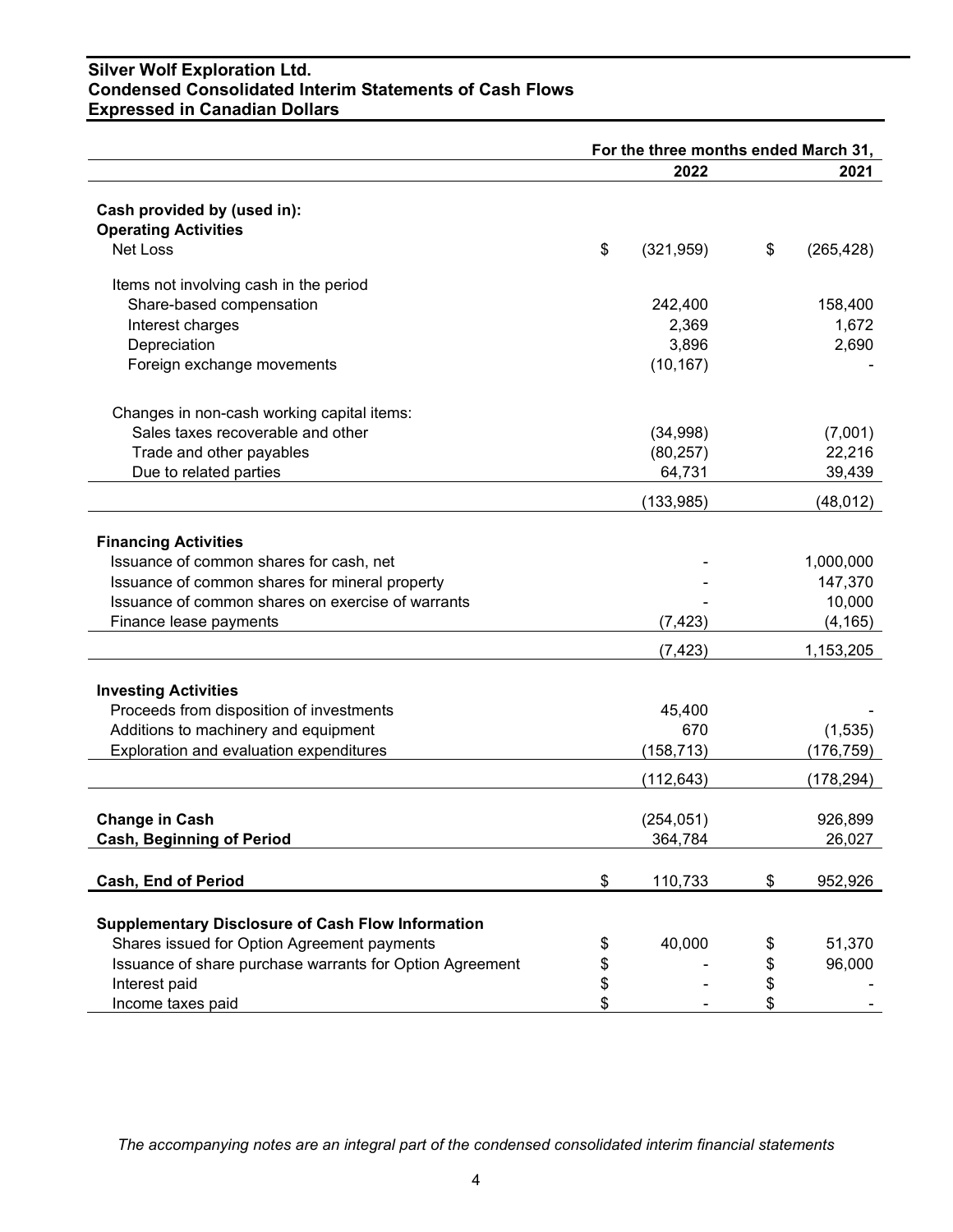## **1. NATURE OF OPERATIONS AND GOING CONCERN**

Silver Wolf Exploration Ltd. (formerly Gray Rock Resources Ltd.) ("Silver Wolf" or the "Company") was incorporated under the laws of the Province of British Columbia, Canada. The Company changed its name to Silver Wolf Exploration Ltd. on September 16, 2020. It is in the exploration stage with regards to its business of exploration and development of mineral properties. The Company owns the Silver Stream mineral claims in British Columbia, Canada. The Company's head office and principal place of business is Suite 900, 570 Granville Street, Vancouver, BC, Canada.

Silver Wolf is in the exploration stage and has not yet determined whether the properties contain ore reserves which are economically recoverable. The underlying carrying value of the mineral property interest and related exploration and evaluation assets is dependent upon the existence of economically recoverable reserves, confirmation of Silver Wolf's interest in the mineral claims, the ability of Silver Wolf to obtain necessary financing to complete the exploration and development, and future profitable production or proceeds from the sale of all or an interest in its mineral claims.

These condensed consolidated interim financial statements have been prepared on a going concern basis, which assumes that the Company will be able to realize its assets and discharge its liabilities in the normal course of business. As at March 31, 2022, the Company has a working capital deficit of \$48,392 and accumulated losses of \$5,439,223. The Company has not yet generated any revenues from its operations and requires financing through the sale of shares or issuance of debt to continue with its operations and to develop its mineral properties. Although management intends to secure additional financing, there is no assurance that management will be successful in its efforts to secure additional financing, or that it will ever develop a selfsupporting business. These factors together form a material uncertainty that raises significant doubt about the Company's ability to continue as a going concern. These condensed consolidated interim financial statements do not include any adjustments that might result from the outcome of this uncertainty.

## **Risks associated with Public Health Crises, including COVID-19**

The Company's business, operations and financial condition could be materially adversely affected by the outbreak of epidemics, pandemics or other health crises, such as the outbreak of COVID-19 that was designated as a pandemic by the World Health Organization on March 11, 2020. The international response to the spread of COVID-19 has led to significant restrictions on travel, temporary business closures, quarantines, global stock market volatility and a general reduction in consumer activity. Such public health crises can result in operating, supply chain and project development delays and disruptions, global stock market and financial market volatility, declining trade and market sentiment, reduced movement of people and labour shortages, and travel and shipping disruption and shutdowns, including as a result of government regulation and prevention measures, or a fear of any of the foregoing, all of which could affect commodity prices, interest rates, credit risk and inflation. In addition, the current COVID-19 pandemic, and any future emergence and spread of similar pathogens could have an adverse impact on global economic conditions which may adversely impact the Company's operations, and the operations of suppliers, contractors and service providers, including smelter and refining service providers, and the demand for the Company's production.

The Company may experience business interruptions, including suspended (whether government mandated or otherwise) or reduced operations relating to COVID-19 and other such events outside of the Company's control, which could have a material adverse impact on its business, operations and operating results, financial condition and liquidity.

As at the date of the consolidated financial statements, the duration of the business disruptions internationally and related financial impact of COVID-19 cannot be reasonably estimated. It is unknown whether and how the Company may be affected if the pandemic persists for an extended period of time. In particular, the region in which we operate may not have sufficient public infrastructure to adequately respond or efficiently and quickly recover from such event, which could have a materially adverse effect on the Company's operations. The Company's exposure to such public health crises also includes risks to employee health and safety. Should an employee, contractor, community member or visitor become infected with a serious illness that has the potential to spread rapidly, this could place the Company's workforce at risk.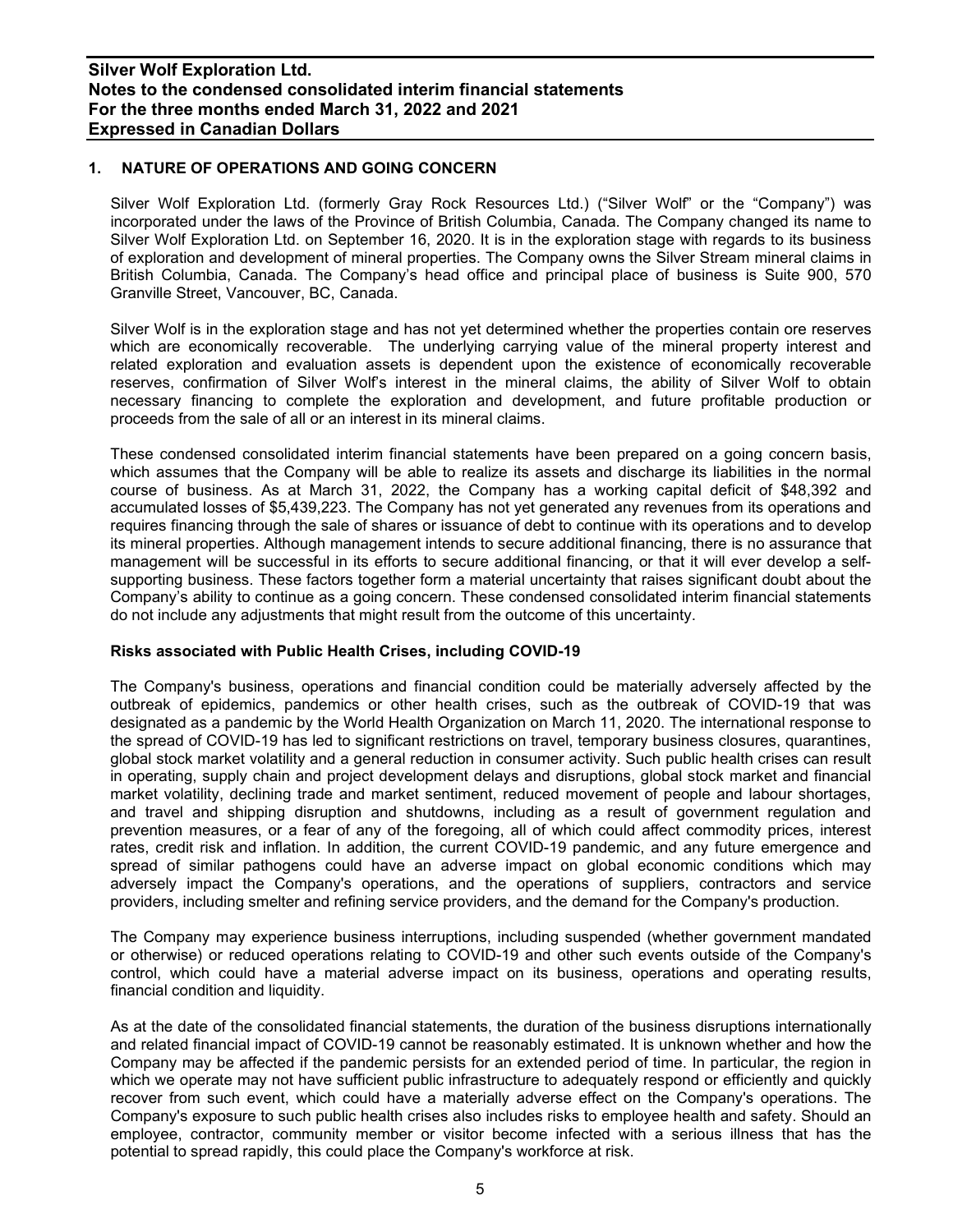## **2. BASIS OF PRESENTATION**

#### **Statement of compliance**

These unaudited condensed consolidated interim financial statements have been prepared in accordance with International Accounting Standard ("IAS") 34 – Interim Financial Reporting under International Financial Reporting Standards ("IFRS") issued by the International Accounting Standards Board ("IASB"). These unaudited condensed consolidated interim financial statements follow the same accounting policies and methods of application as the most recent annual audited consolidated financial statements of the Company. These unaudited condensed consolidated interim financial statements do not contain all of the information required for full annual consolidated financial statements. Accordingly, these unaudited condensed consolidated interim financial statements should be read in conjunction with the Company's December 31, 2021, annual consolidated financial statements, which were prepared in accordance with IFRS as issued by the IASB.

## **Significant Accounting Judgments and Estimates**

The preparation of these condensed consolidated interim financial statements requires management to make judgements and estimates that affect the reported amounts of assets and liabilities at the date of the financial statements and reported amounts of expenses during the reporting period. Actual outcomes could differ from these judgements and estimates. The condensed consolidated interim financial statements include judgements and estimates, which, by their nature, are uncertain. The impacts of such judgements and estimates are pervasive throughout the condensed consolidated interim financial statements and may require accounting adjustments based on future occurrences. Revisions to accounting estimates are recognized in the period, in which the estimate is revised, and may affect both current and future periods.

The critical judgments and estimates applied in the preparation of the Company's unaudited condensed consolidated interim financial statements for the three months ended March 31, 2022, are consistent with those applied and disclosed in Note 2 to the Company's audited consolidated financial statements for the year ended December 31, 2021.

## **Functional Currency**

The presentation and functional currency of the Company and its subsidiary is the Canadian dollar.

## **Foreign Currency Translation**

Transactions in currencies other than the functional currency are recorded at the rates of exchange prevailing on dates of transactions. At each financial position reporting date, monetary assets and liabilities that are denominated in foreign currencies are translated at the rates prevailing at the date of the condensed consolidated interim statement of financial position. Non-monetary items that denominated in foreign currencies are translated at historical rates.

## **Basis of Consolidation**

The consolidated financial statements include the accounts of the Company and its wholly owned subsidiaries:

- Cortez, a company incorporated on June 21, 2006 in Nevada, USA.
- Compania Minera Mexicana de Gray Rock, S.A. de C.V., a company incorporated under the Mexican United States law on July 21, 2020.

Inter-company balances and transactions, including unrealized income and expenses arising from intercompany transactions, are eliminated on consolidation.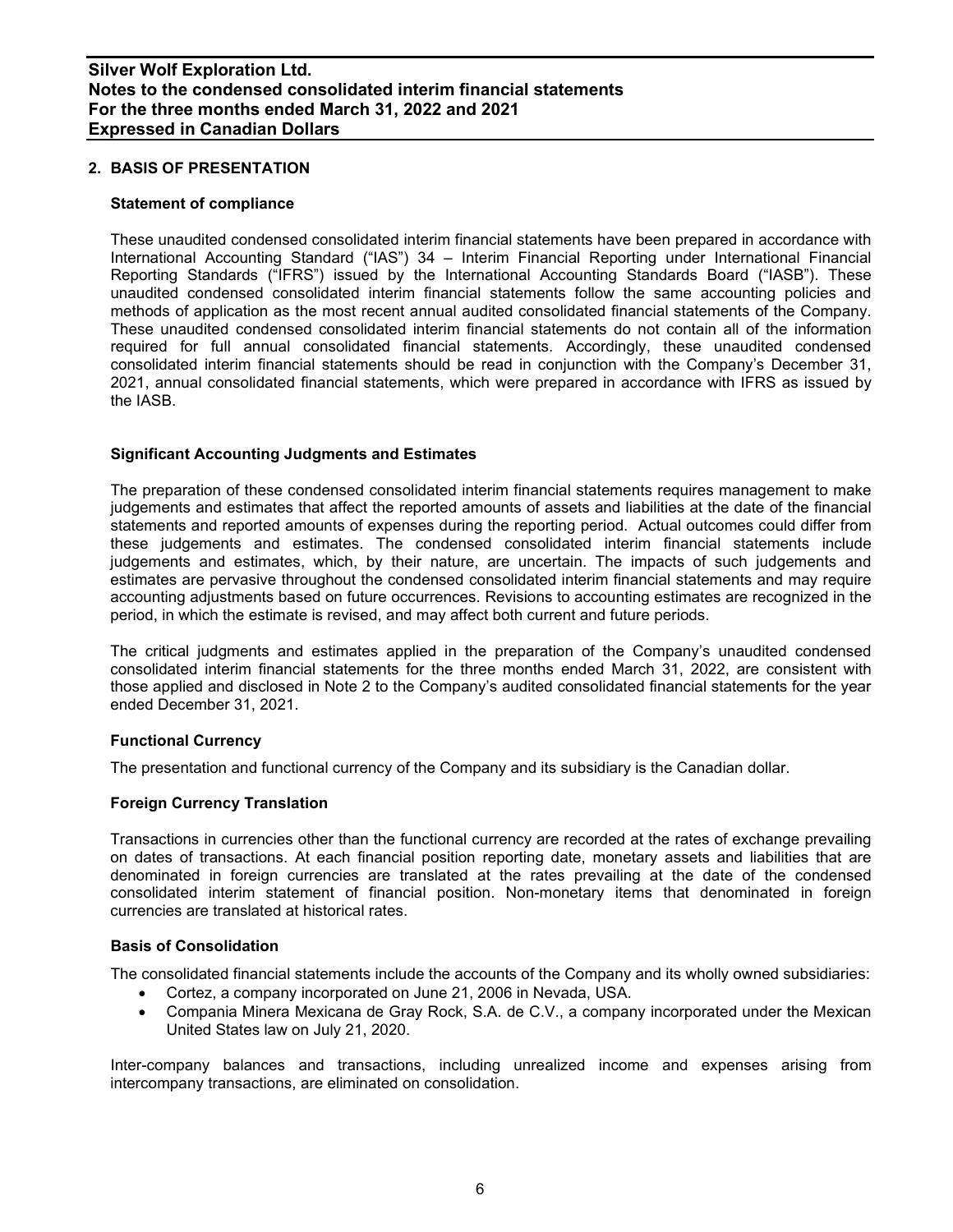## **3. RECENT ACCOUNTING PRONOUNCEMENTS**

## **Application of new and revised accounting standards:**

## *Property, Plant and Equipment — Proceeds before Intended Use (Amendments to IAS 16)*

The amendments prohibit deducting from the cost of an item of property, plant and equipment any proceeds from selling items produced while bringing that asset to the location and condition necessary for it to be capable of operating in the manner intended by management. Instead, an entity recognizes the proceeds from selling such items, and the cost of producing those items, in profit or loss. The amendments are applied on or after the first annual reporting period beginning on or after January 1, 2022, with early application permitted. The amendments are applied retrospectively, but only to items of property, plant and equipment that are brought to the location and condition necessary for them to be capable of operating in the manner intended by management on or after the beginning of the earliest period presented in the financial statements in which the Company first applies the amendments. This amendment will impact the Company's accounting for proceeds from mineral sales prior to reaching commercial production at levels intended by management.

## **Future Changes in Accounting Policies Not Yet Effective as at March 31, 2022:**

Certain new accounting standards and interpretations have been published that are not mandatory for the current period and have not been early adopted. These standards are not expected to have a material impact on the Company in the current or future reporting periods.

## **4. INVESTMENTS**

Investments consist of the following:

|                          |               |           | Accumulated       | March 31.  | December 31. |
|--------------------------|---------------|-----------|-------------------|------------|--------------|
|                          | Number of     |           | Unrealized        | 2022       | 2021         |
|                          | <b>Shares</b> | Cost      | Gain/(Loss)       | Fair Value | Fair Value   |
| Garibaldi Resources Corp | 74.000        | \$230,880 | (200.170)<br>\$   | \$30.710   | 47.500       |
|                          |               | \$230,880 | (200, 170)<br>\$. | \$30.710   | 47.500       |

During the three months ended March 31, 2022, the Company disposed of 116,000 shares of Garibaldi Resources Corp. and recognized a loss on sale \$332,920.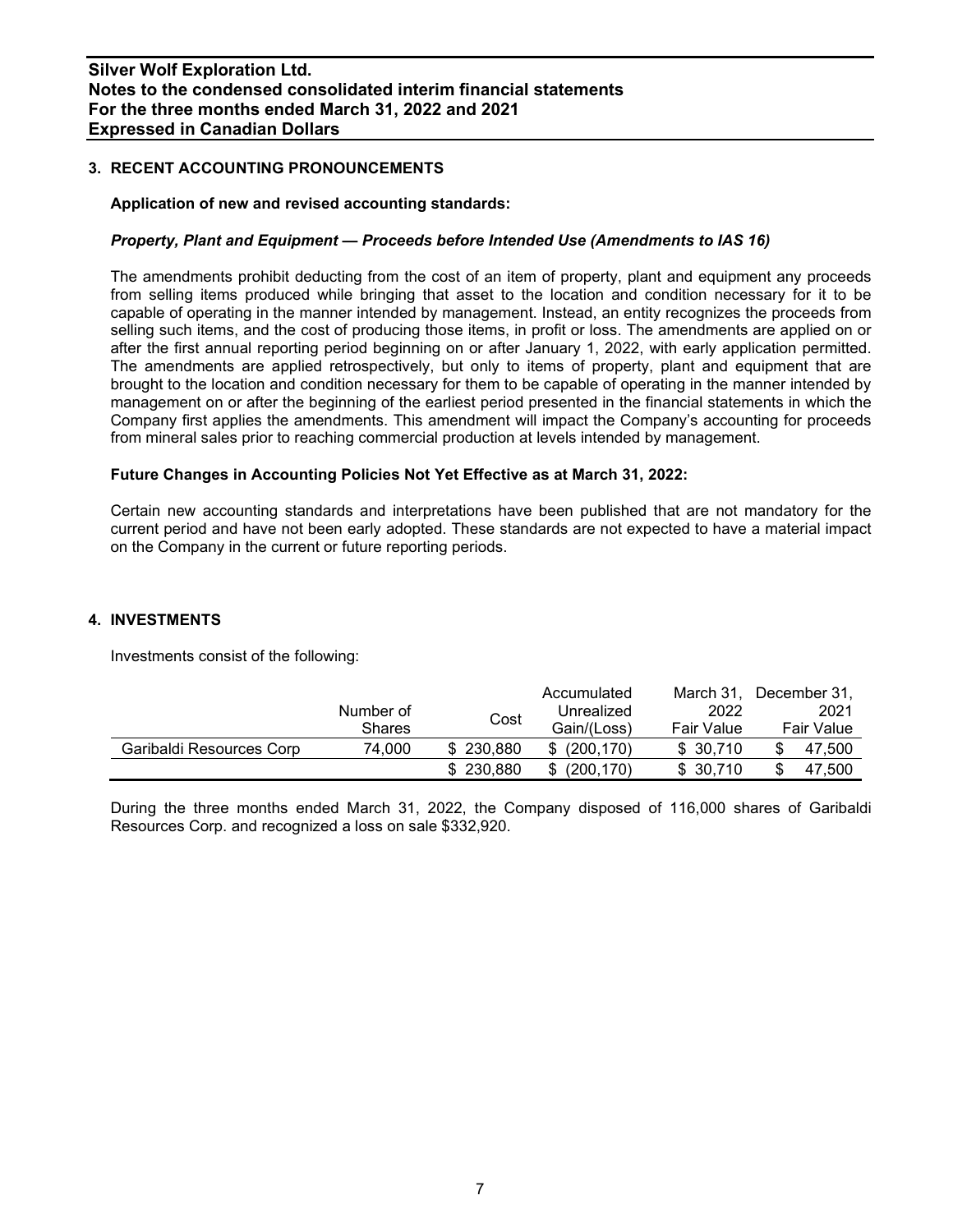## **5. EXPLORATION AND EVALUATION ASSETS**

Exploration and evaluation assets consist of the following:

|                                             | Ana Maria & El |                  | <b>Silver Stream</b> |               |
|---------------------------------------------|----------------|------------------|----------------------|---------------|
|                                             |                | Laberinto Option | Claims               | Total         |
| Balance, January 1, 2021                    | \$             | 4,409            | \$<br>306,844        | \$<br>311,253 |
| Exploration costs incurred during the year: |                |                  |                      |               |
| Acquisition costs                           |                | 147,370          |                      | 147,370       |
| Geological consulting                       |                | 204,865          |                      | 204,865       |
| Field expenditures                          |                | 200,836          |                      | 200,836       |
| Mapping                                     |                | 168,516          |                      | 168,516       |
| Taxes and Licensing                         |                | 34,064           | 16,775               | 50,839        |
| Assays                                      |                | 24,653           |                      | 24,653        |
| Impairment charges                          |                |                  | (323, 619)           | (323, 619)    |
| Balance, December 31, 2021                  |                | 784,713          |                      | 784,713       |
| Exploration costs incurred during the year: |                |                  |                      |               |
| Geological consulting                       |                | 105,615          |                      | 105,615       |
| Acquisition costs                           |                | 40,000           |                      | 40,000        |
| Field expenditures                          |                | 31,171           |                      | 31,171        |
| Assays                                      |                | 10,146           |                      | 10,146        |
| Foreign exchange                            |                | 11,781           |                      | 11,781        |
| Balance, March 31, 2022                     | \$             | 983,426          | \$                   | \$<br>983,426 |

## a) Ana Maria & Laberinto Properties

During 2020, the Company announced the signing of an option agreement (the "Option Agreement") with Avino Silver & Gold Mines Ltd. ("Avino"), a company with directors and management in common, as optionor. Pursuant to the terms of the Option Agreement, the Company was granted the exclusive right to acquire an 100% interest in the Ana Maria and El Laberinto properties in Mexico (the "Option"), in consideration of the issuance to Avino of share purchase warrants to acquire 300,000 common shares of the Company at an exercise price of \$0.20 per share for a period of 36 months from the date of the TSX Venture Exchange's final approval date of the Option Agreement of March 8, 2021.

During year ended December 31, 2021, the Company received final acceptance from the TSX Venture Exchange and issued to Avino the share purchase warrants to acquire 300,000 common shares and issued 131,718 common shares at an average price of \$0.3796, valued at \$50,000, to satisfy the terms laid out in Item 1 a) of the Option Agreement

In order to exercise the Option, the Company will:

- 1. Pay or issue to Avino a total of \$600,000 in cash or common shares of the Company as follows:
	- a. \$50,000 in common shares of the Company within 30 days of March 8, 2021;
	- b. A further \$50,000 on or before March 8, 2022;
	- c. A further \$100,000 on or before March 8, 2023;
	- d. A further \$200,000 on or before March 8, 2024; and
	- e. A further \$200,000 on or before March 8, 2025; and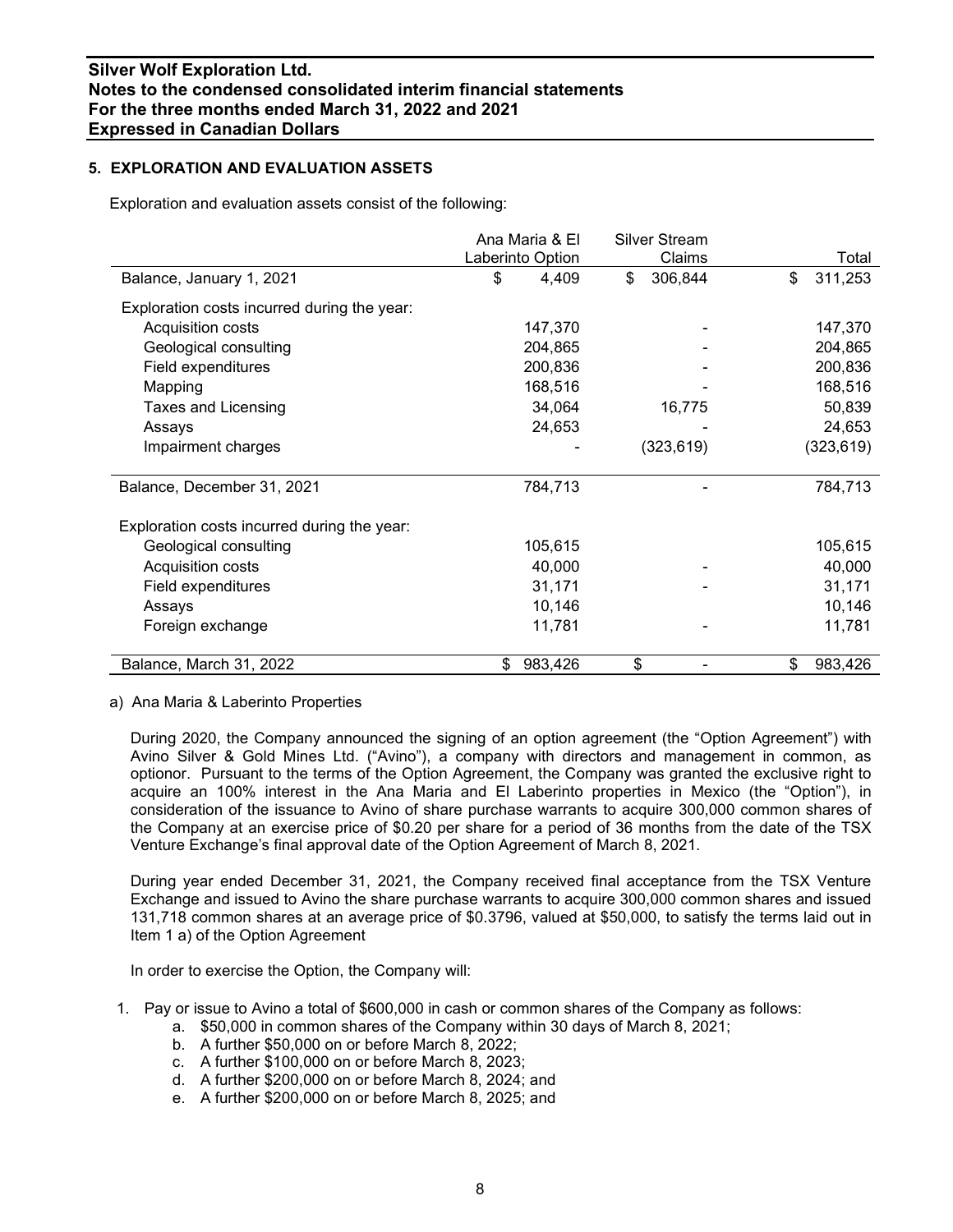- 2. Incur a total of \$750,000 in exploration expenditures on the properties, as follows:
	- a. \$50,000 on or before March 8, 2022;
	- b. A further \$100,000 on or before March 8, 2023; and
	- c. A further \$600,000 on or before March 8, 2025.

All share issuances will be based on the average volume weighted trading price of the Company's shares on the TSX Venture Exchange for the ten (10) trading days immediately preceding the date of issuance of the shares, and the shares will be subject to resale restrictions under applicable securities legislation for 4 months and a day from their date of issue.

Any exploration expenditures in excess of any period stated above will be applied towards the next succeeding period's minimum requirements. During the option period, the Company will also assume liability and be responsible for all required semi-annual property payments required to maintain the properties in good standing.

The Company also granted to Avino a right of first refusal on 60 days' notice to Avino to purchase and process any ore or concentrate extracted from the properties under a custom milling contract at Avino's mine facilities.

During the three months ended March 31, 2022, the Company issued 250,000 common shares to Avino as part of the terms outlined in 1.b. in the Option Agreement, and as of the date of these financial statements, all requirements have been fulfilled within the timeline of the Option Agreement outlined above.

#### *Ana Maria Property*

The Ana Maria property is located 21 kilometres (km) northwest of the City of Gómez Palacio and the adjacent City of Torreón, and 1 km north of the town of Dinimita, in the municipality of Gómez Palacio, Durango, Mexico. The claims are located in the Minitas mining district in the Guadalupe Victoria mining region. The property consists of 9 mining concessions encompassing 2,549 hectares ("ha").

#### *Laberinto Project*

The Laberinto Project is located in the "Sierra de la Silla" northwest of the town of Francisco I. Madero in the municipality of Panuco de Coronado. It is approximately 60 kilometres northeast of the city of Durango City, México. The property consists of mining concession encompassing 91.7 ha.

#### b) Silver Stream Claims

The Company has a 100% interest in two mineral claims in the Lillooet mining district of British Columbia, subject to a 3% net smelter returns royalty, known as Silver Stream 1 and Silver Stream 2 claims, collectively the Silver Stream Claims. The claims comprising the Silver Stream Claims remain in good standing until July 29, 2022.

As of December 31, 2021, the Company performed an evaluation of the exploration and evaluation asset at Silver Stream and recorded an impairment charge of \$323,619 against the carrying value, reducing the carrying value to nil.

The impairment charge results from the Company's decision in 2021 to focus its efforts and resources on the Ana Maria and Laberinto properties.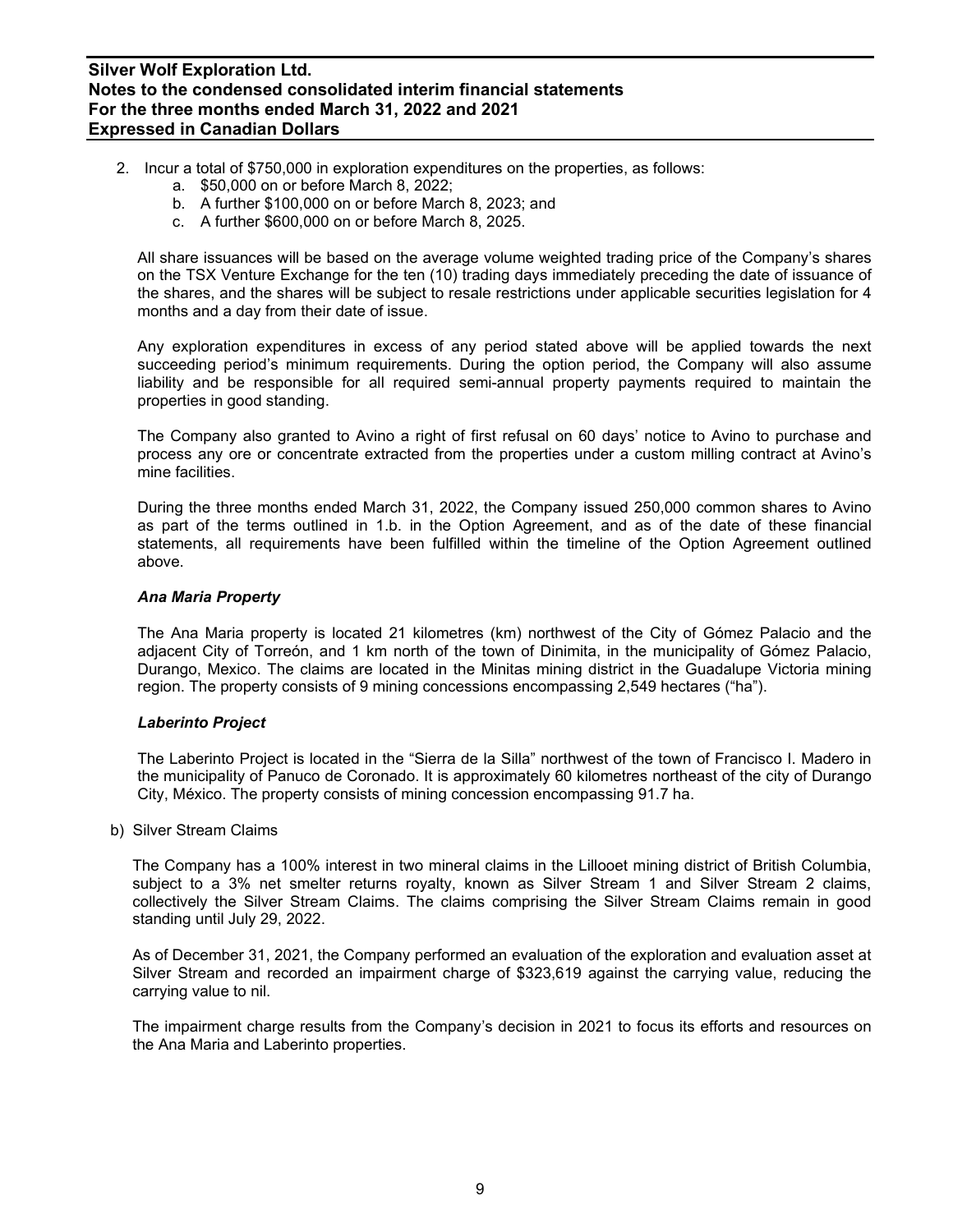## **6. PROPERTY AND EQUIPMENT**

|                                                                          | <b>Right of Use</b><br><b>Asset</b><br>(Note 7) | Office equipment,<br>furniture, and<br>fixtures | Computer<br>equipment | <b>Machinery</b><br>and<br>equipment | <b>Total</b> |
|--------------------------------------------------------------------------|-------------------------------------------------|-------------------------------------------------|-----------------------|--------------------------------------|--------------|
|                                                                          | \$                                              | \$                                              | \$                    | \$                                   | \$           |
| <b>COST</b>                                                              |                                                 |                                                 |                       |                                      |              |
| Balance at January 1, 2021                                               | 61,853                                          |                                                 |                       |                                      | 61,853       |
| <b>Additions / Transfers</b><br>Effect of movements in<br>exchange rates | 35,681                                          | 2,762                                           | 8,891                 | 2,741                                | 50,075       |
| Balance at December 31, 2021                                             | 97,534                                          | 2,762                                           | 8,891                 | 2,741                                | 111,928      |
| <b>Additions / Transfers</b><br>Effect of movements in                   |                                                 |                                                 |                       |                                      |              |
| exchange rates                                                           |                                                 | 38                                              | 106                   | 39                                   | 183          |
| Balance at March 31, 2022                                                | 97,534                                          | 2,800                                           | 8,997                 | 2,780                                | 112,111      |
|                                                                          |                                                 |                                                 |                       |                                      |              |
| <b>ACCUMULATED DEPLETION</b><br><b>AND DEPRECIATION</b>                  |                                                 |                                                 |                       |                                      |              |
| Balance at January 1, 2021                                               | 5,807                                           |                                                 |                       |                                      | 5,807        |
| <b>Additions / Transfers</b><br>Effect of movements in<br>exchange rates | 10,759                                          | 169                                             | 1,670                 | 101                                  | 12,699       |
| Balance at December 31, 2021                                             | 16,566                                          | 169                                             | 1,670                 | 101                                  | 18,506       |
|                                                                          |                                                 |                                                 |                       |                                      |              |
| <b>Additions / Transfers</b><br>Effect of movements in<br>exchange rates | 3,897                                           | 140                                             | 677                   | 35                                   | 4.749        |
| Balance at March 31, 2022                                                | 20,463                                          | 309                                             | 2,347                 | 136                                  | 23.255       |
| <b>NET BOOK VALUE</b>                                                    |                                                 |                                                 |                       |                                      |              |
| At March 31, 2022                                                        | 77,071                                          | 2,491                                           | 6,650                 | 2,644                                | 88,856       |
| At December 31, 2021                                                     | 80,968                                          | 2,593                                           | 7,221                 | 2,640                                | 93,422       |
| At January 1, 2021                                                       | 56,046                                          |                                                 |                       |                                      | 56,046       |

# **7. LEASE LIABILITY & RIGHT-OF-USE ASSET**

(a) Right-of-use asset

The Company shares office space with other companies related to it by virtue of certain directors and management in common (Note 10). In 2020 the Company recognized a right-of-use asset in relation to its share of office space lease allocated through Oniva International Services Corp. ("Oniva")

|                    |   | March 31 |    | December 31 |
|--------------------|---|----------|----|-------------|
|                    |   | 2022     |    | 2021        |
| Balance, beginning | S | 80,968   | \$ | 56,046      |
| Additions          |   |          |    | 35,681      |
| Depreciation       |   | (3,897)  |    | (10, 759)   |
| Balance, ending    | S | 77,071   | S  | 80,968      |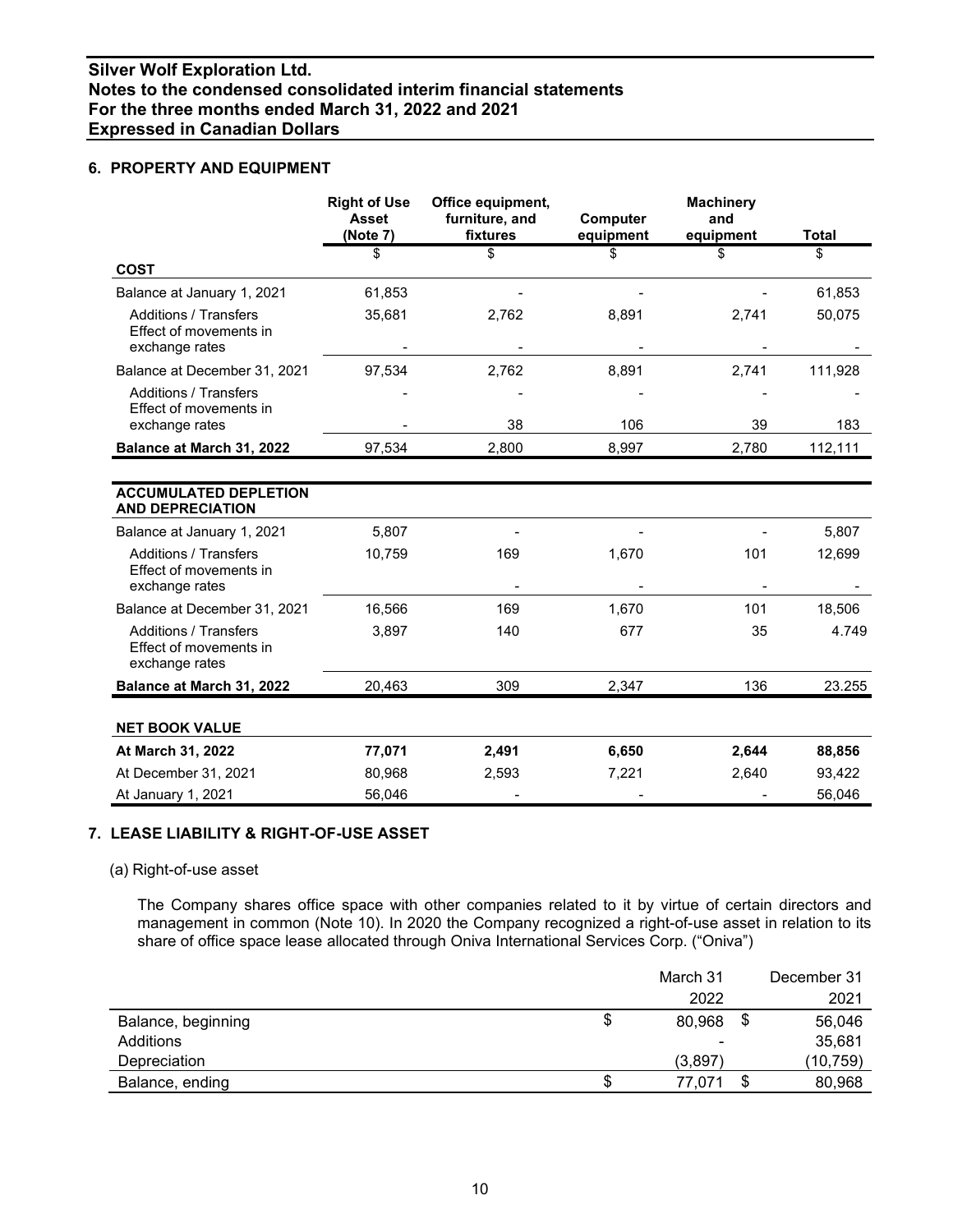## (b) Lease liability

The contractual maturities and interest charges in respect of the Company's lease obligations in connection with its share of the office lease are as follows:

|                                                   | March 31,    | December 31, |
|---------------------------------------------------|--------------|--------------|
|                                                   | 2022         | 2021         |
| Not later than one year                           | \$<br>29.891 | \$<br>29,837 |
| Later than one year and not later than five years | 64,120       | 71,597       |
| Less: future interest charges                     | (15, 942)    | (18, 311)    |
| Present value of lease payments                   | 78,069       | 83,123       |
| Less: current portion                             | (22,004)     | (21, 304)    |
| Non-current portion                               | 56,065       | 61,819       |

During the year ended December 31, 2021, the Company and Oniva amended the share of rental expense allocated to Silver Wolf. As a result, the Company recognized a lease modification and adjusted the rightof-use asset and lease liability accordingly as noted above.

(c) Amounts Recognized in Statement of Operations and Comprehensive Loss

Payments relating to short-term leases recognized as an expense during the three months ended March 31, 2022, totalled \$Nil (2021 - \$Nil ).

Amounts Recognized in Statement of Cash Flows

Cash payments relating to short-term leases during the three months ended March 31, 2022, totalled \$Nil (2021 - \$Nil).

# **8. RECLAMATION DEPOSIT**

As at March 31, 2022 and December 31, 2021, the Company has hypothecated a term deposit in the amount of \$3,000 as security to the Province of British Columbia for future mineral claims site reclamation costs.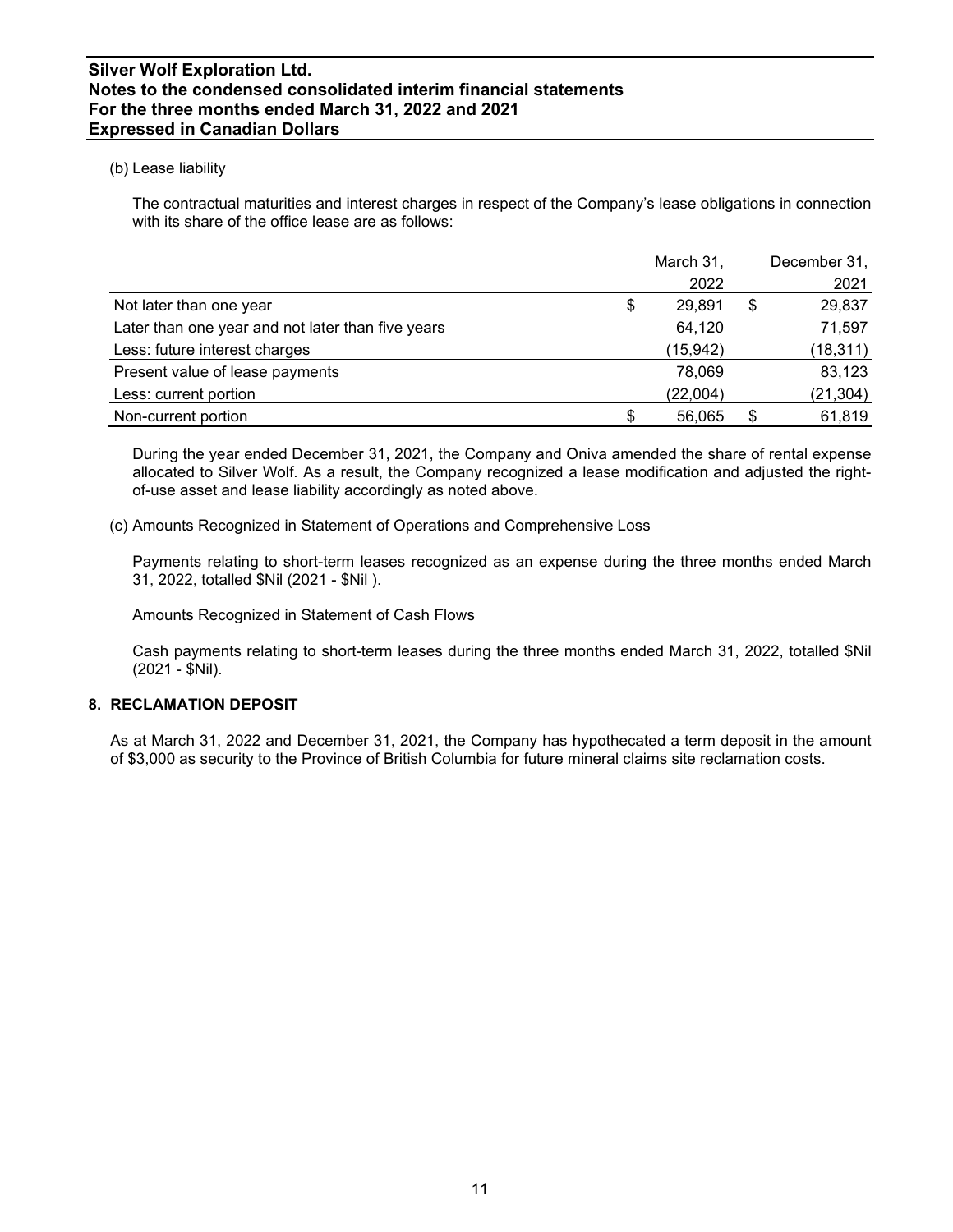## **9. SHARE CAPITAL**

- (a) Authorized: Unlimited common shares without par value.
- (b) Issued:
	- (i) During the three months ended March 31, 2022, the Company the Company issued 250,000 common shares at an average price of \$0.16, valued at \$40,000, to satisfy the terms laid out in Item 1 b) of the Option Agreement. For full details of the Option Agreement
	- (ii) During the year ended December 31, 2021, the Company closed a non-brokered private placement of 5,000,000 shares at a price of \$0.20 per unit for gross proceeds of \$1,000,000.

During the year ended December 31, 2021, the Company closed a non-brokered private placement of 750,000 units at a price of \$0.25 per unit for gross proceeds of \$187,500. Each unit consists of one common share and one half (1/2) of a non-transferable common share purchase warrant to purchase a common share at an exercise price of \$0.35.

During the year ended December 31, 2021, the Company received final acceptance from the TSX Venture Exchange ("TSX-V") and issued to Avino the share purchase warrants to acquire 300,000 common shares and issued 131,718 common shares at an average price of \$0.3796, valued at \$50,000, to satisfy the terms laid out in Item 1 a) of the Option Agreement. See Note 5 for details on the Option Agreement. The shares issued were recorded to share capital at a fair value of \$51,370, which represents the closing TSX-V share price on the date of issuance.

During the year ended December 31, 2021, the Company received proceeds of \$150,500 upon exercise of 1,205,000 share purchase warrants, which includes the exercise by Avino of 300,000 share purchase warrants for proceeds of \$60,000.

(c) Share purchase warrants

At March 31, 2022, the Company had 695,250 (December 31, 2021 – 695,250) share purchase warrants outstanding and exercisable. Continuity of share purchase warrants is as follows:

|                                                | Number of Warrants | <b>Weighted Average</b><br><b>Exercise Price</b> |
|------------------------------------------------|--------------------|--------------------------------------------------|
| Outstanding and exercisable, January 1, 2021   | 1,225,250          | \$0.23                                           |
| <b>Issued</b>                                  | 675,000            | \$0.28                                           |
| Exercised                                      | (1,205,000)        | \$0.12                                           |
| Outstanding and exercisable, December 31, 2021 | 695,250            | \$0.47                                           |
| Outstanding and exercisable, March 31, 2022    | 695.250            | \$0.47                                           |

At March 31, 2022, weighted average remaining contractual life of warrants outstanding was 0.87 years (December 31, 2021 – 1.47 years).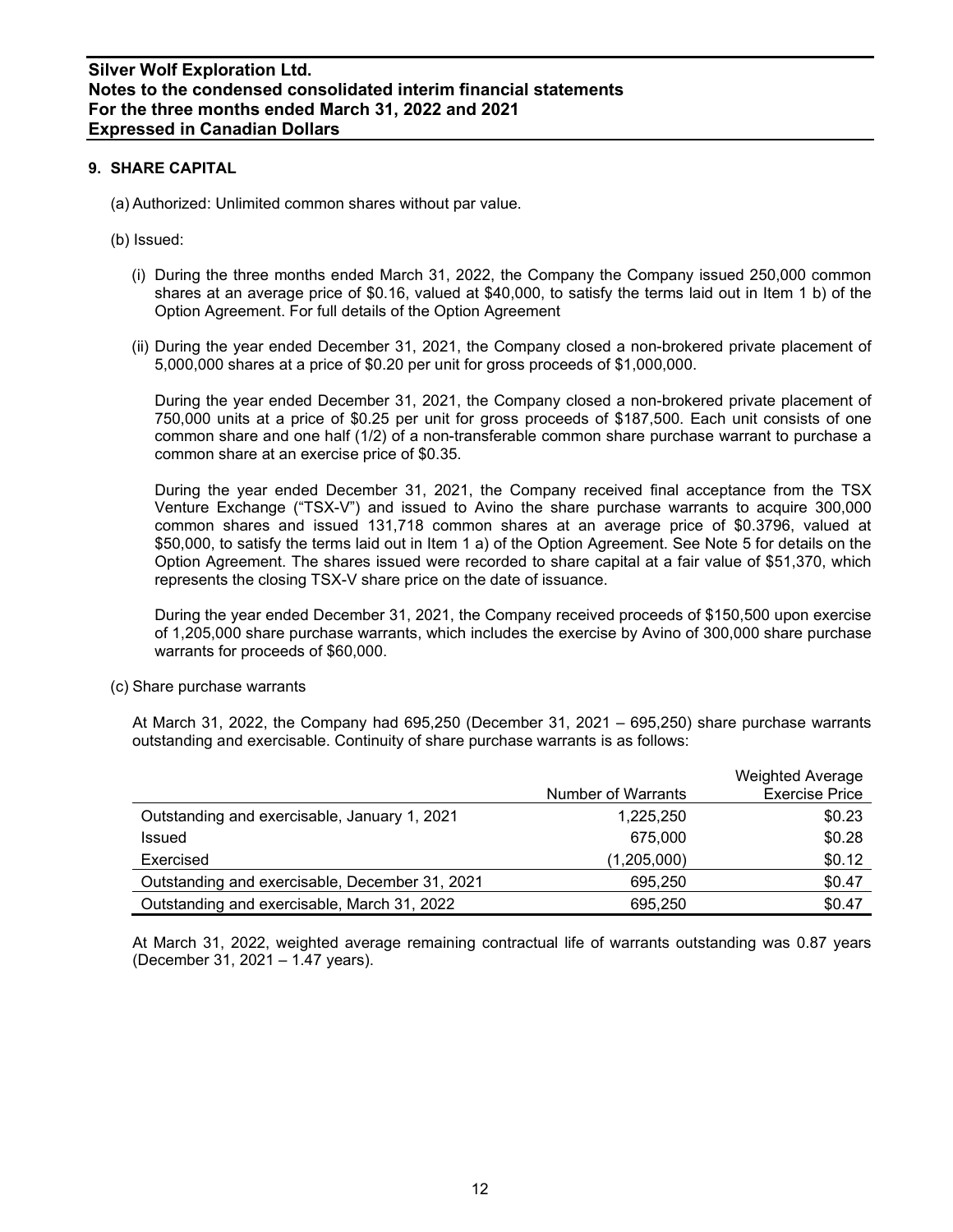| Expiry Date        | <b>Exercise Price</b> | <b>Warrants Outstanding</b><br>and Exercisable |
|--------------------|-----------------------|------------------------------------------------|
| September 15, 2022 | \$0.60                | 320,250                                        |
| June 20, 2023      | \$0.35                | 375,000                                        |
|                    |                       | 695,250                                        |

The following table summarizes information about the Company's warrants outstanding at March 31, 2022:

#### (d) Stock option plan

The Company established a stock option plan, under which it may grant stock options totalling in aggregate up to 10% of the Company's total number of shares issued and outstanding on a non-diluted basis, and to any one optionee in a 12 month period not to exceed 5% of the total number of shares issued and outstanding on a non-diluted basis. The stock option plan limits the options issuable within a one-year period to regular employees and persons providing investor-relation or consulting services to 5% and 2% respectively of the Company's total number of issued and outstanding shares on a non-diluted basis on the date of grant.

The stock options are fully vested on the date of grant. The option price must be greater or equal to the discounted market price on the grant date, and the option expiry date can not exceed five years after the grant date.

Continuity of stock options is as follows:

|                                                |                   | <b>Weighted Average</b> |
|------------------------------------------------|-------------------|-------------------------|
|                                                | Number of Options | <b>Exercise Price</b>   |
| Outstanding and exercisable, December 31, 2020 | 1,190,000         | \$0.40                  |
| Granted                                        | 1,000,000         | \$0.20                  |
| Forfeited                                      | (35,000)          | \$0.20                  |
| Outstanding, December 31, 2021                 | 2,155,000         | \$0.31                  |
| Granted                                        | 1,830,000         | \$0.20                  |
| Forfeited                                      | (990,000)         | \$0.35                  |
| Outstanding, March 31, 2022                    | 2,995,000         | \$0.22                  |
| Outstanding and exercisable, March 31, 2022    | 2,995,000         | \$0.22                  |

Details of stock options outstanding and exercisable are as follows:

| Expiry Date     | <b>Exercise Price</b> | <b>Options Outstanding</b><br>and Exercisable |
|-----------------|-----------------------|-----------------------------------------------|
| June 23, 2022   | \$0.44                | 200,000                                       |
| January 8, 2026 | \$0.20                | 965,000                                       |
| March 30, 2027  | \$0.20                | 1,830,000                                     |
|                 |                       | 2,995,000                                     |

As at March 31, 2022, the weighted average remaining contractual life of stock options outstanding was 4.29 years (December 31, 2021 – 1.91 years).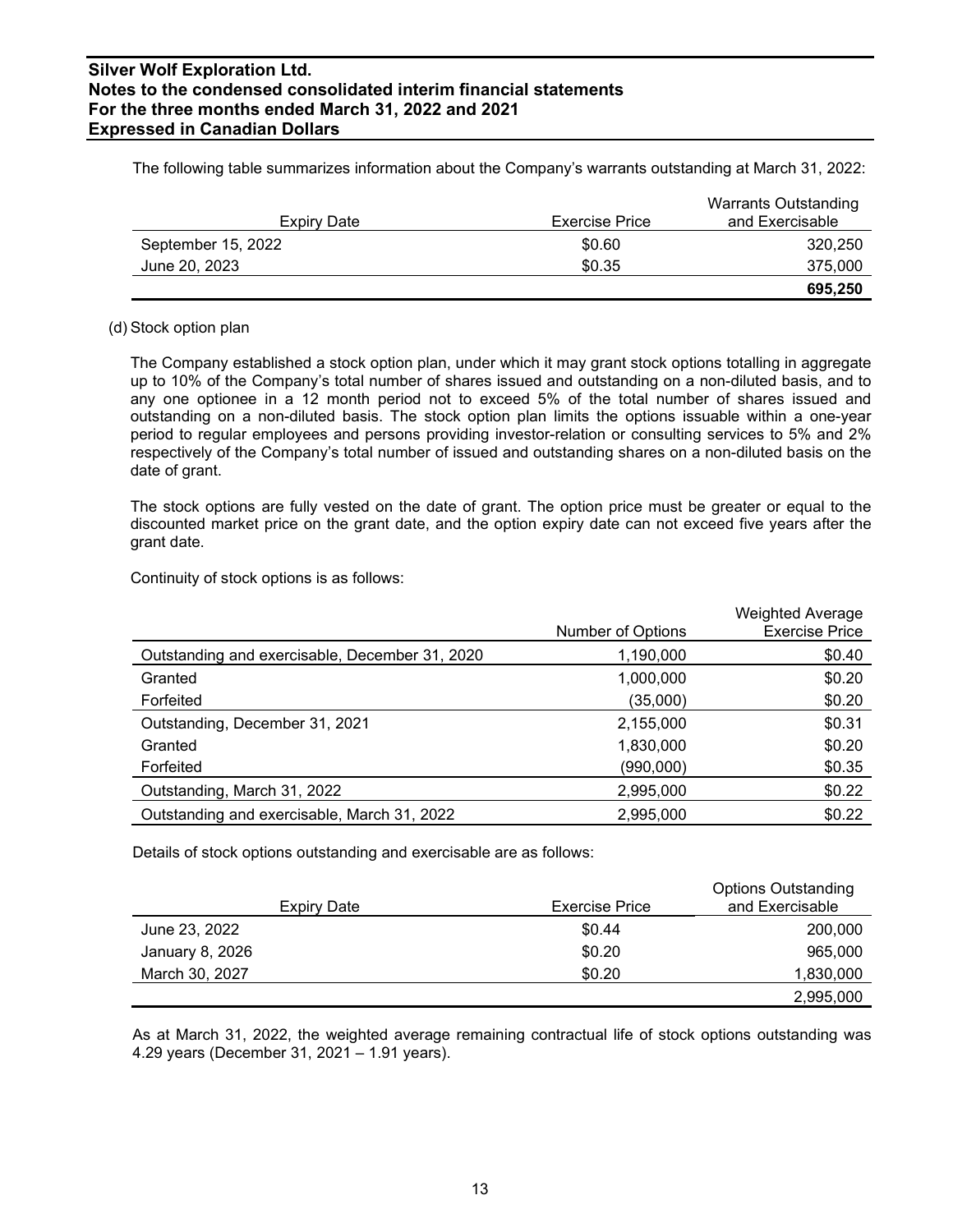Option pricing requires the use of highly subjective estimates and assumptions including the expected stock price volatility. The expected volatility used in valuing stock options is based on volatility observed in historical periods. Changes in the underlying assumptions can materially affect the fair value estimates.

The fair value of the options granted during the three months ended March 31, 2022 was calculated using the Black-Scholes model with the following weighted average assumptions:

|                                           | 2022    |
|-------------------------------------------|---------|
| Weighted average assumptions:             |         |
| Share price                               | 0.20    |
| Risk-free interest rate                   | 2.40%   |
| Expected dividend yield                   | 0%      |
| Expected option life (years)              | 5.00    |
| Expected stock price volatility           | 114.09% |
| Weighted average fair value at grant date | \$0.13  |

# **10.RELATED PARTY TRANSACTIONS AND BALANCES**

(a) Key management compensation

The Company has identified its directors and certain senior officers as its key management personnel. The compensation costs for key management personnel are as follows:

|                                     | Three months ended March 31, |  |         |  |
|-------------------------------------|------------------------------|--|---------|--|
|                                     | 2022                         |  | 2021    |  |
| Consulting fees, wages and benefits | 11.659                       |  | 7.397   |  |
| Share-based payments                | 149.500                      |  | 108,000 |  |
|                                     | 161.159                      |  | 115,397 |  |

(b) Amounts due to related parties

In the normal course of operations the Company transacts with companies related to its directors or officers. All amounts payable are non-interest bearing, unsecured, and due on demand. As at March 31, 2022 and December 31, 2021, the following amounts were due to related parties:

|                                    | March 31,<br>2022 | December 31,<br>2021 |
|------------------------------------|-------------------|----------------------|
| Oniva International Services Corp. | 133.650           | 78,859               |
|                                    | 133.650           | 78,859               |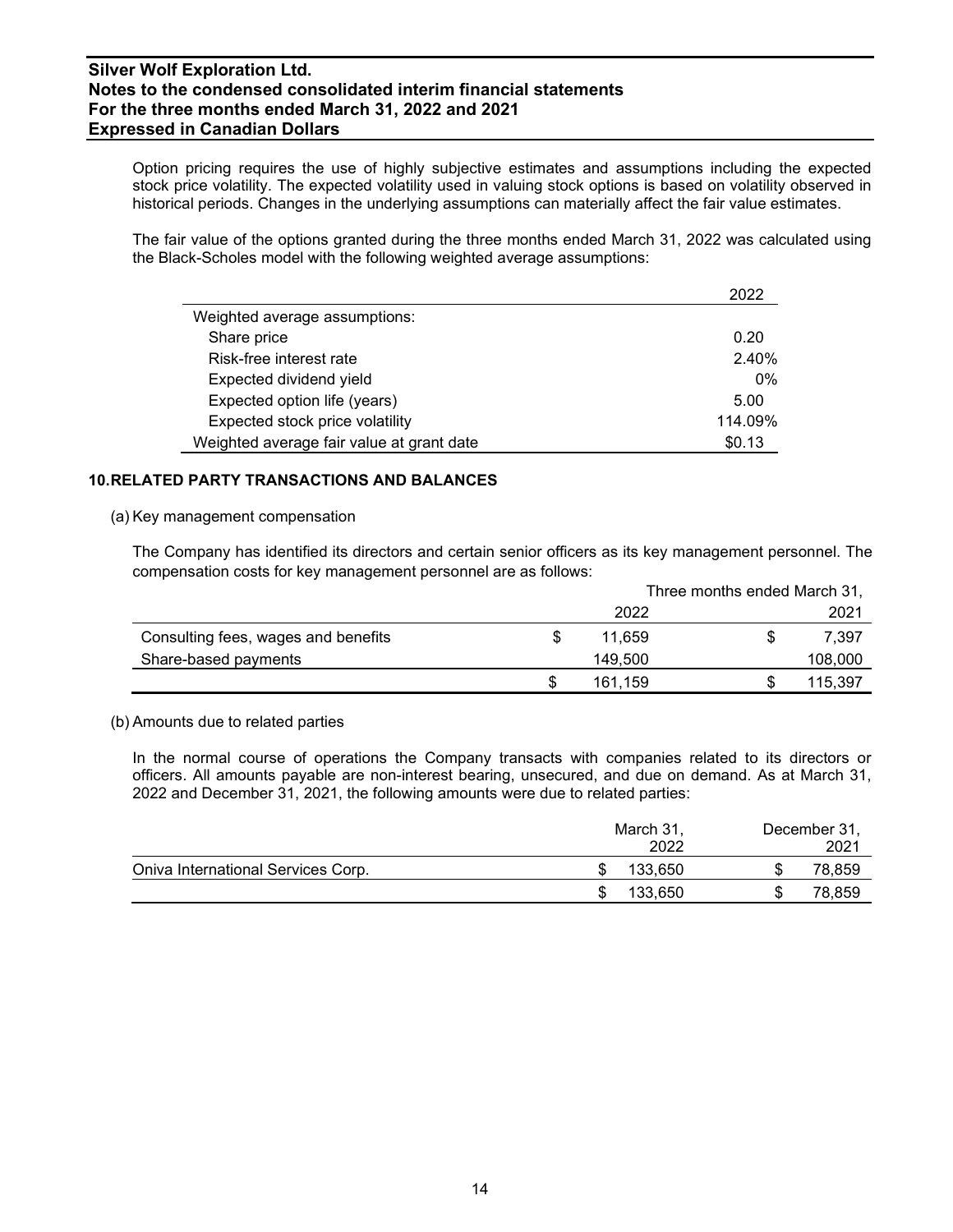(c) Related party transactions

During the three months ended March 31, 2022, \$50,909 (2021 - \$48,569) was charged for office, occupancy, miscellaneous costs and salaries, and administrative services paid on behalf of the Company by Oniva. Further, the Company paid \$1,273 of administrative fees during the three months ended March 31, 2022 (2021 - \$1,277) to Oniva.

The Company takes part in a cost-sharing arrangement to reimburse Oniva for a variable percentage of its overhead expenses, to reimburse 100% of its out-of-pocket expenses incurred on behalf of the Company, and to pay a percentage fee based on the total overhead and corporate expenses. The arrangement may be terminated with one-month notice by either party.

## **11.FINANCIAL INSTRUMENTS**

The fair values of the Company's cash, trade and other payables, and amounts due to related party approximate their carrying values because of the short-term nature of these instruments. The fair value of the Company's investments is detailed in Note 4.

The Company's financial instruments are exposed to certain financial risks comprising credit risk, liquidity risk and market risk.

(a) Credit Risk

Credit risk is the risk that one party to a financial instrument will cause a financial loss for the other party by failing to discharge an obligation. The Company's cash is exposed to credit risk. The Company manages credit risk, in respect of cash, by maintaining the majority of cash at high credit rated Canadian financial institutions. Concentration of credit risk exists with respect to the Company's cash, as the majority of the amounts are held with a single Canadian financial institution.

(b) Liquidity Risk

Liquidity risk is the risk that the Company will encounter difficulty in satisfying financial obligations as they become due. The Company manages its liquidity risk by forecasting cash flows required by operations and anticipated investing and financing activities. At March 31, 2022, the Company had cash in the amount of \$110,733 (December 31, 2021 - \$364,784) in order to meet short-term business requirements. At March 31, 2022, the Company had current liabilities of \$252,478 (December 31, 2021 – \$277,245). Accounts payable have contractual maturities of approximately 30 to 90 days, or are due on demand and are subject to normal trade terms.

The maturity profiles of the Company's contractual obligations and commitments as at March 31, 2022, are summarized as follows:

|                           | Total     | <b>Less Than</b><br>1 Year | 1-5 years      | More Than<br>5 Years          |
|---------------------------|-----------|----------------------------|----------------|-------------------------------|
| Trade and other payable   | \$96,825  | 96.825<br>S                | -              | S                             |
| Finance lease obligations | 78,069    | 22,004                     | 56.065         | $\overline{\phantom{0}}$      |
| Due to related parties    | 133,650   | 133,650                    | $\blacksquare$ | $\overline{\phantom{0}}$      |
| Total                     | \$308,544 | \$252.479                  | 56,065         | S<br>$\overline{\phantom{a}}$ |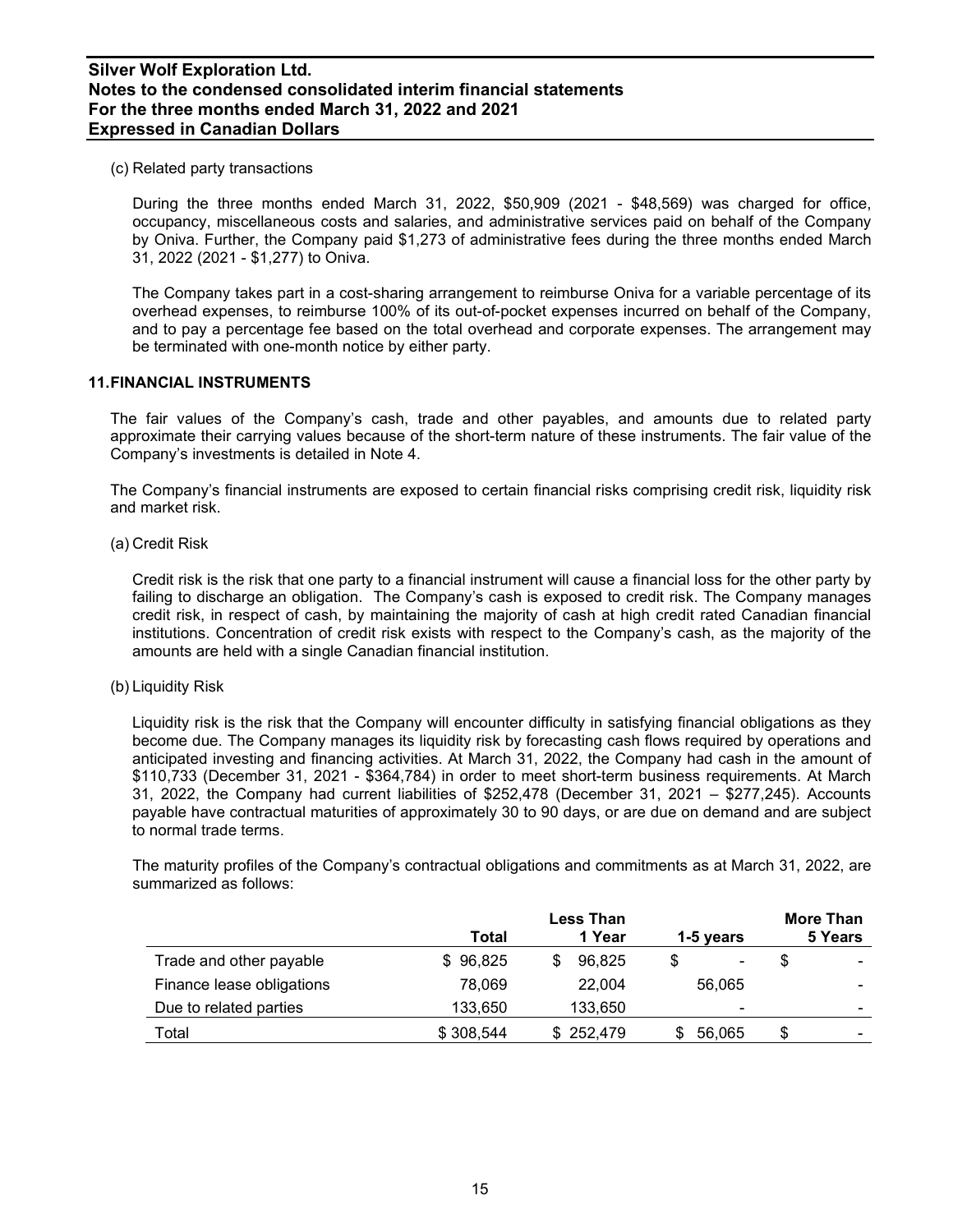## (c) Market Risk

Market risk consists of interest rate risk, foreign currency risk, and other price risk. These are discussed further below.

#### *Interest Rate Risk*

Interest rate risk consists of two components:

- (i) To the extent that payments made or received on the Company's monetary assets and liabilities are affected by changes in the prevailing market interest rates, the Company is exposed to interest rate cash flow risk.
- (ii) To the extent that changes in prevailing market rates differ from the interest rate in the Company's monetary assets and liabilities, the Company is exposed to interest rate price risk.

The Company's cash is currently held in highly liquid short-term investments and therefore management considers the interest rate risk to be minimal.

#### *Foreign Currency Risk*

Foreign currency risk is the risk that the fair value or future cash flows of a financial instrument will fluctuate due to changes in foreign exchange rates. The Company is exposed to foreign currency risk to the extent that monetary assets and liabilities are denominated in foreign currency.

At this time, the Company is not exposed to significant foreign currency risk, as the company currently has minimal transactions and balances in currencies other than the Canadian dollars.

#### *Other Price Risk*

Other price risk is the risk that the fair value or future cash flows of a financial instrument will fluctuate due to changes in market prices, other than those arising from interest rate risk or foreign currency risk.

The Company is exposed to other price risk with respect to its investment in marketable securities, as they are carried at fair value based on quoted market prices.

(d) Classification of Financial instruments

IFRS 7 *'Financial Instruments: Disclosures'* establishes a fair value hierarchy that prioritizes the input to valuation techniques used to measure fair value as follows:

Level 1 – quoted prices (unadjusted) in active markets for identical assets or liabilities;

Level 2 – inputs other than quoted prices included in Level 1 that are observable for the asset or liability, either directly (i.e., as prices) or indirectly (i.e., derived from prices); and

Level 3 – inputs for the asset or liability that are not based on observable market data (unobservable inputs).

The following table sets forth the Company's financial assets measured at fair value on a recurring basis by level within the fair value hierarchy as at March 31, 2022:

|             |    | Level 1 |     | Level <sub>2</sub>       |    | Level 3                  |
|-------------|----|---------|-----|--------------------------|----|--------------------------|
| Cash        | w  | 110,733 | Œ   | $\blacksquare$           | ۰D | $\sim$                   |
| Investments |    | 30,710  |     | $\overline{\phantom{a}}$ |    | $\overline{\phantom{0}}$ |
|             | κD | 141,443 | ۰D. | $\overline{\phantom{0}}$ | ۰D | $\overline{\phantom{0}}$ |